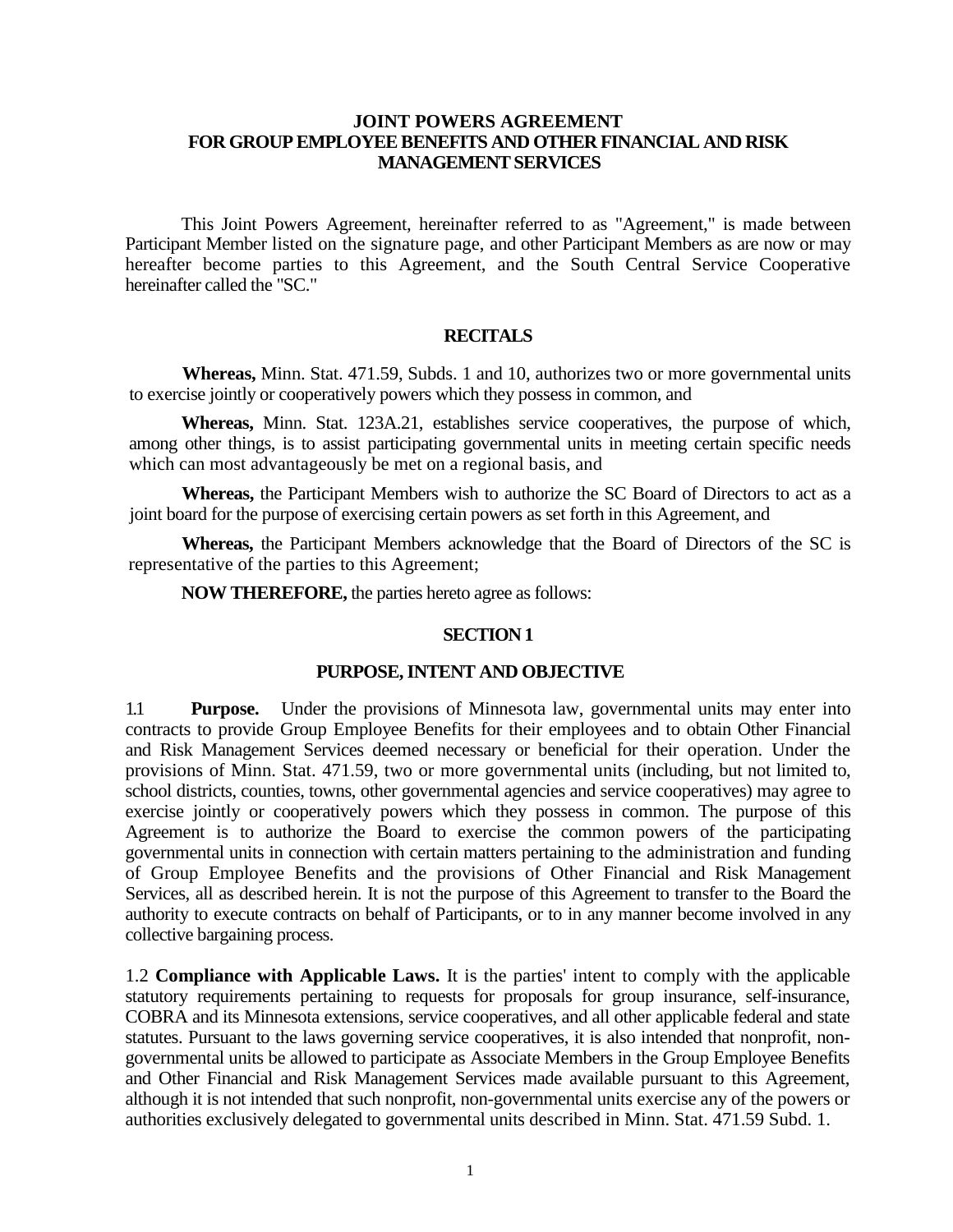## **SECTION 2**

### **DEFINITIONS**

2.1 **Advisory Committee(s)** means committees appointed by the Board in accordance with Section 4.8 of this Agreement which are representative of the Participants as deemed appropriate by the Board for the purpose of recommending policies, procedures and actions to the Board.

2.2 **Agreement** means this Joint Powers Agreement as the same may be amended from time to time. This document, and all other documents in the same form executed (or deemed executed as provided in Section 9 of this Agreement) by SC and other Participant Members, all as amended from time to time, shall together constitute a single Agreement.

2.3 **Associate Member** means any nonprofit or non-governmental entity which participates in any of the Group Employee Benefits or Other Financial and Risk Management Services made available to Associate Members by the Board, and agrees in writing to be bound by the terms of this Agreement other than those terms explicitly applicable only to Participant Members (or is deemed to have so agreed as provided in Section 9 of this Agreement).

2.4 **Board or Joint Powers Governing Board** means the SC Board of Directors acting as the joint board authorized to exercise certain powers of the Participant Members, as permitted by Minn. Stat. 471.59, Subd. 2, and as set forth in this Agreement.

2.5 **Carrier Contract** means an agreement by and between the Board and a Provider which establishes terms for the benefits, administration or funding of Group Employee Benefits or Other Financial and Risk Management Services.

2.6 **CBA** means collective bargaining agreement.

2.7 **CBA Employee Benefits** means employee welfare and retirement benefits made available by the Board from time to time for adoption by a Participant pursuant to the terms of a CBA, and may include, but shall not be limited to health benefits coverage, wellness and employee assistance programs, life insurance, disability income protection, dental insurance, flexible spending programs, retirement programs and long term care insurance. In no event shall any Discretionary Employee Benefits be considered CBA Employee Benefits unless and until they become part of a collective bargaining agreement between a union and a Participant.

2.8 **Discretionary Employee** Benefits means employee welfare and retirement benefits made available by the Board from time to time for adoption by a Participant, exclusive of any CBA Employee Benefits, and may include, but shall not be limited to health benefits coverage, wellness and employee assistance programs, life insurance, disability income protection, dental insurance, flexible spending programs, retirement programs and long term care insurance. Discretionary Employee Benefits may be terminated or reduced by the Board at any time. In the event any Discretionary Employee Benefit is terminated by the Board but continued by one or more Participants, the provision of such Discretionary Employee Benefit shall become the sole responsibility of such Participants.

2.9 **Group Contract** shall mean an agreement for the rendering of services by and between a Participant and a Provider of such services. In connection with the self-insurance of employee health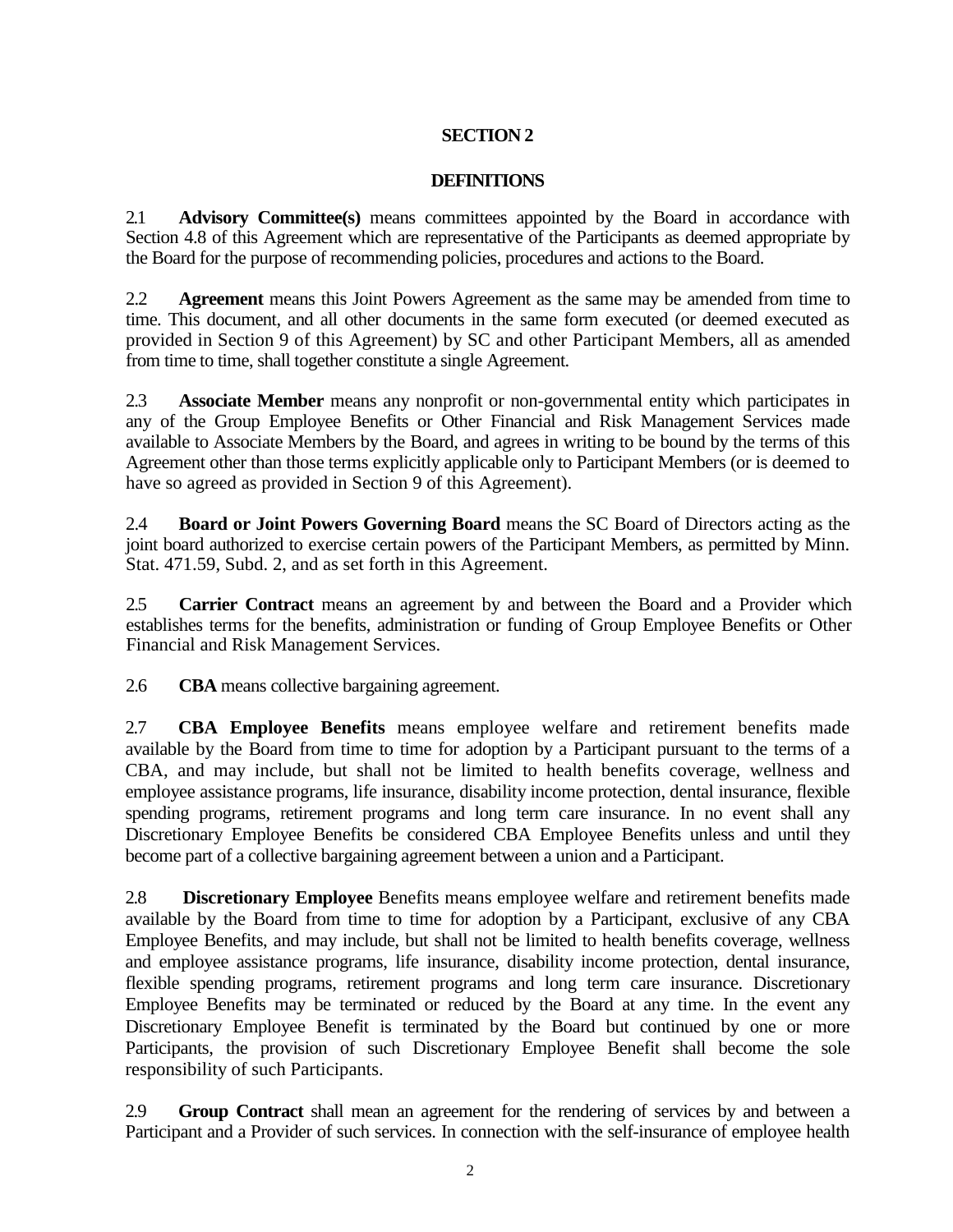benefits, such an agreement may also mean a Participant's agreement to participate in a program of self-insurance.

2.10 **Group Employee Benefits** shall mean CBA Employee Benefits and Discretionary Employee Benefits.

2.11 **Other Financial and Risk Management Services** may. include, but shall not be limited to, technical advice regarding borrowing programs, contracted legal services, property/casualty safety group protection, personal property and casualty protection, student accident, coverage, and other services as made available by Group Contract for Participants from time to time by the Board.

2.12 **Participant** means both Participant Members and Associate Members. It does not refer to individual employees obtaining insurance or other benefit coverage pursuant to a plan offered by a Participant which is funded or administered in whole or in part pursuant to this Agreement.

2.13 **Participant Member** means any governmental unit as defined in Minn. Stat. 471.59 which is accepted for participation in this Agreement by the Board, certifies that its employee benefit plans qualify as "governmental plans" that are exempt from application of the Employee Retirement Income Security Act of 1974, as amended ("ERISA"), and agrees in writing to be bound by the terms of this Agreement (or is deemed to have so agreed as provided in Section 9 of this Agreement).

2.14 **Pool** means the collective group of Participants in a given program of Group Employee Benefits or Other Financial and Risk Management Services, as the context shall require. Absent an agreement expressly to the contrary, a separate Pool shall exist for each such program and a separate Group Contract shall exist between the Provider and each Participant for the rendering of services or benefits for which such Pool is formed.

2.15 **Program Funds** means any monies, reserves, excesses or other amounts, whether acquired through contributions, payments, discounts, dividends, refunds, credits, reserves, savings, interest or otherwise, that are held and administered in accordance with Section 6 of this Agreement.

2.16 **Provider** means the person, insurance carrier, third party administrator, or other entity which is selected by the Board, in its discretion, to provide Participants with Group Employee Benefits or Other Financial and Risk Management Services or, as in the case of self-insured health benefits, to provide administrative or other services in connection with such Benefits or Services.

2.17 **SC** means the South Central Service Cooperative, a governmental agency and public corporation, whose existence is authorized by Minn. Stat. 123A.21.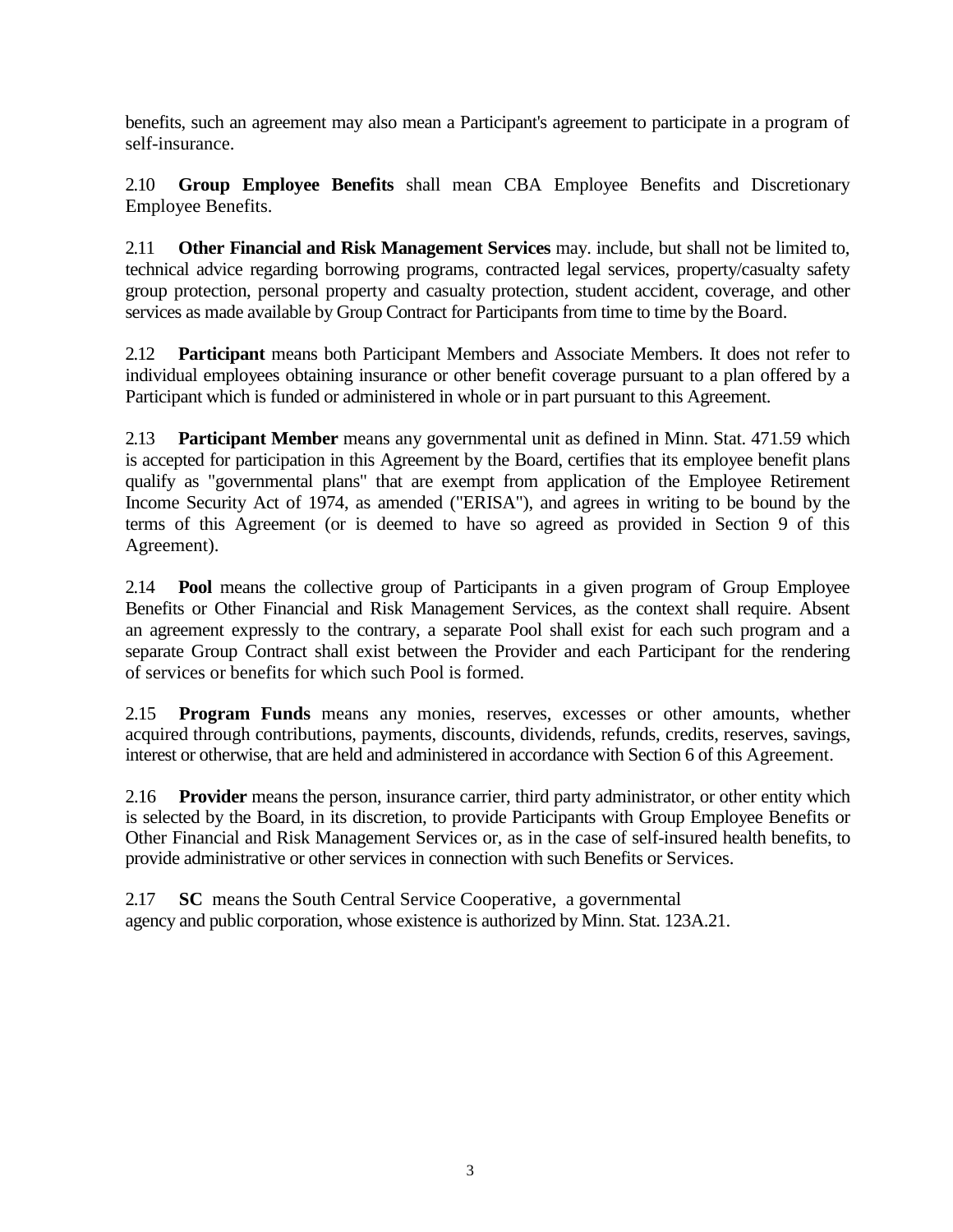## **SECTION 3**

#### **JOINT POWERS GOVERNING BOARD**

3.1 **Board Membership.** The SC Board of Directors, when exercising the joint powers authorized by this Agreement, will also serve as the Board referred to in this Agreement. The Board will be elected pursuant to the Bylaws of the SC. As appropriate, the Board may designate one or more representatives to act on its behalf.

3.2 **Upon Dissolution of SC.** In the event that the SC is dissolved, the Board shall continue to exist and its members shall be elected solely from the governing bodies of the Participant Members to this Agreement in a manner consistent with the provisions of the Joint Powers Act, Minn. Stat. 471.59, Subd.2. Any administrative services provided by the SC prior to its dissolution shall be provided thereafter as determined by the Board in its discretion.

3.3 **Acknowledgment by Associate Members.** Associate Members acknowledge that Minn. Stat. 471.59 does not authorize their participation in a Joint Powers Agreement, even though Minn. Stat. 123A.21, Subd.3, authorizes nonprofit, non-governmental organizations to participate in Group Employee Benefits, Other Financial and Risk Management Services, and other programs made available from time to time by service cooperatives. By participating in any such program made available by the SC, such non-governmental Associate Members agree to be bound by the terms of this Agreement (other than those terms explicitly applicable only to Participant Members) and that the Board is representative of their interests.

### **SECTION 4**

### **RIGHTS AND RESPONSIBILITIES OF THE BOARD**

4.1 **Authorized Powers.** Pursuant to Minn. Stat. 471.59, Subd. 2, in addition to any other powers specifically delegated to the Board by this Agreement, the Board is hereby authorized to:

(a) establish, procure and administer Group Employee Benefits and Other Financial and Risk Management Services;

(b) define and clarify requests for proposals, rights and responsibilities, length of contract, premium or contribution rates and other costs, termination guidelines, the relative liability of the parties, and the method(s) by which parties to this Agreement shall exercise their common powers; and

(c) receive, collect, hold, invest, expend and disburse Program Funds in connection with the exercise of its powers under this Agreement.

### 4.2 **Group Employee Benefits.**

4.2.1 **CBA Employee Benefits.** The Board may from time to time make employee welfare and retirement benefits available for adoption by Participants pursuant to a CBA. The Board may arrange alternative financing arrangements respecting such benefits, and may administer or arrange for the administration of such benefits. Any employee or collective bargaining representative notification of alternative financing arrangements shall be the responsibility of the Participant. The Group Contract for the provision of such benefits shall be between the Participant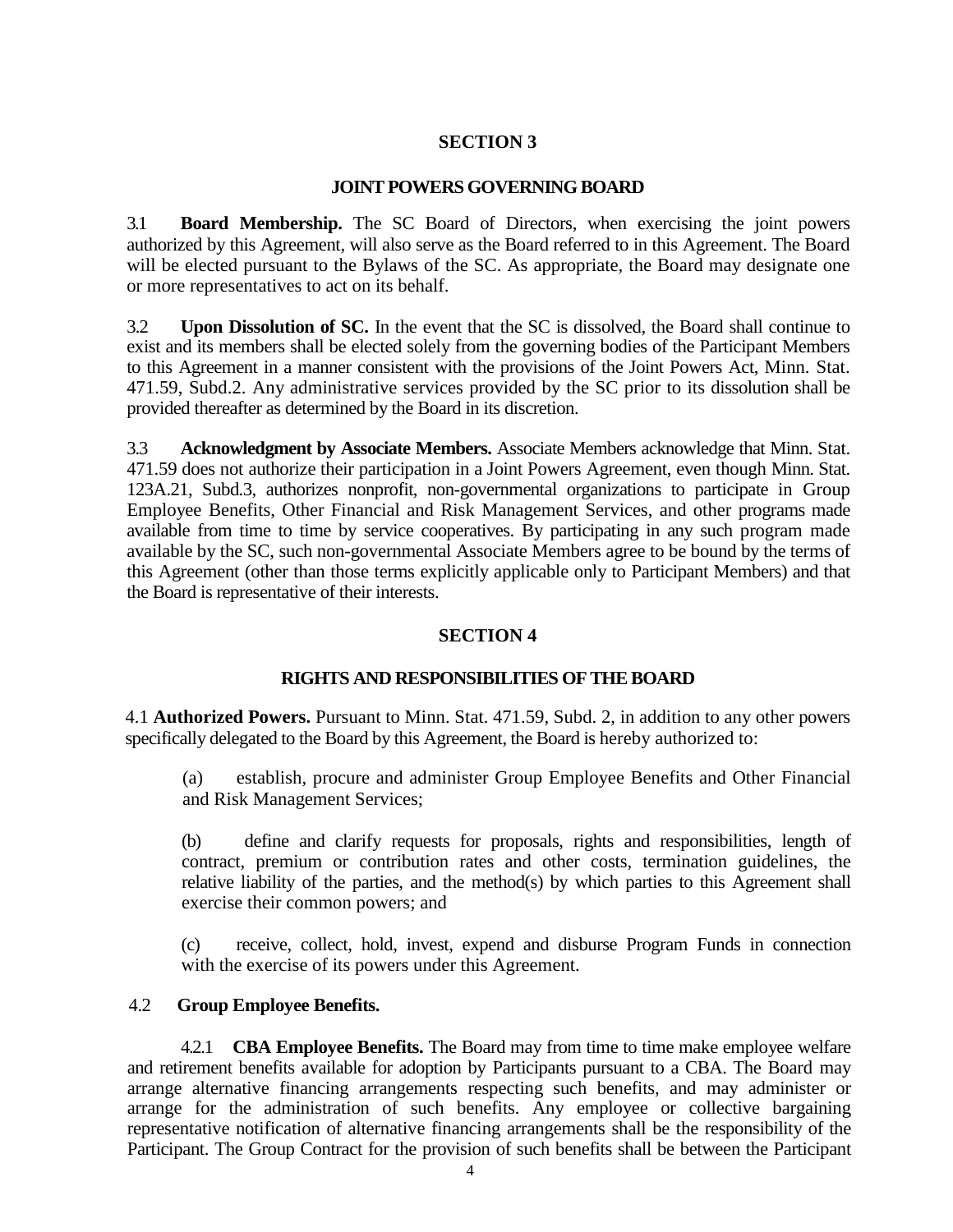and the Provider. Pursuant to Minn. Stat. 471.6161, Subd.5, the Board has no authority nor authorization to change a policy or benefit respecting a Participant's CBA Employee Benefits in a manner that would reduce the aggregate value of such benefits.

4.2.2 **Discretionary Employee Benefits.** The Board may from time to time make available for adoption by Participants Discretionary Employee Benefits. The Board may arrange alternative financing arrangements respecting such benefits, and may administer or arrange for the administration of such benefits. The Group Contract for the provision of such benefits shall be between the Participant and the Provider. Notwithstanding that a Group Contract for Discretionary Employee Benefits be between a Participant and a Provider, the Board, upon reasonable notice to Participants, may prospectively amend, reduce or terminate any such Discretionary Employee Benefits in its sole and absolute discretion.

4.2.3 **Reserves.** The Board shall from time to time determine the minimum amount of funds needed for purposes of risk management and rate stabilization. Any such funds shall be held and used in accordance with, and subject to the limitations set forth in, Section 6.

4.2.4 **Self-Insurance of Health Benefits.** In accordance with Minn. Stat. 471.617, Group Employee Benefits that are employee health benefits may be self-insured. A selfinsurance Pool made available by the Board shall be a pool established and operated by the Board, or by the Board and one or more other joint powers governing boards governed by Minn. Stat. 471.59 or service cooperatives governed by Minn. Stat. 123A.21.

4.3 **Other Financial and Risk Management Services.** The Board may make available Other Financial and Risk Management Services for electing Participants and may administer, or arrange for the administration of such services. The Board will determine the most cost-effective and appropriate manner in which to deliver Other Financial and Risk Management Services and the service fees and other costs pertaining to the same.

4.4 **Carrier Contracts.** The Board, alone or in collaboration with other governmental units, whether acting alone or jointly, including other service cooperatives, may negotiate Carrier Contracts for the benefit of the SC and each of the Participants with respect to any Group Employee Benefit or Other Financial and Risk Management Service. Such Carrier Contracts may establish, among other things:

- (a) the terms and conditions for any program,
- (b) premium or contribution rates and other costs,
- (c) funding arrangements,
- (d) administrative arrangements, including the extent to which the SC shall provide administrative services,
- (e) the applicable responsibilities of the Board, and
- (f) the amount of service fees payable to the SC.

The Carrier Contract is a proprietary document between the Service Cooperative and the provider. However, at the request of any Participant, the Board may provide that Participant with any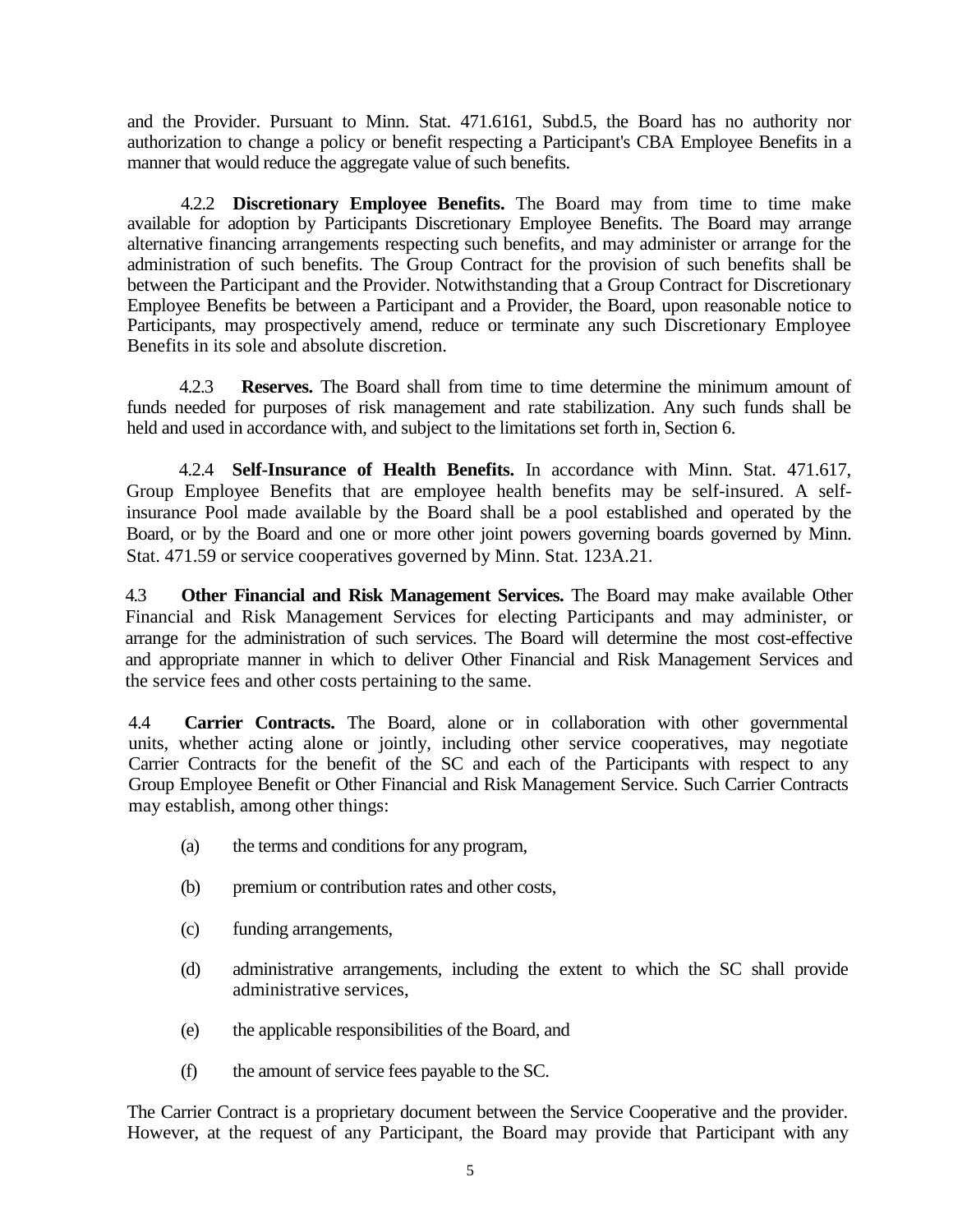information regarding the applicable Carrier Contract that is reasonably necessary for the Participant to understand its rights and obligations thereunder.

4.5 **SC Service Fees.** The SC shall be paid a service fee in consideration for services rendered pursuant to this Agreement and any Carrier Contracts. The amount and source of such service fee shall be established from time to time by the Provider and the SC and shall be approved by the Board. Such service fee may include, but shall not be limited to, a percentage of premiums collected from Participants for the payment of Group Employee Benefits, a fixed fee per contract per month paid by each Participant, or such other arrangements approved from time to time by the Board. At the time a Participant elects to participate in any of the Group Employee Benefits made available by the Board, the Participant shall, by execution of this Agreement (or by the deemed execution of this Agreement as provided in Section 9), be deemed to have acknowledged and agreed to the amount of such service fee and the source of its payment, including any part thereof derived from discounts, refunds, dividends, and similar revenues. Services fees payable with respect to Other Financial and Risk Management Services shall be established and disclosed from time to time as determined by the Board. Participants shall be given advance notice of any change in service fees.

4.6 **Use of SC Service Fees**. The SC may use service fees to provide programs and services which are determined pursuant to Minn. Stat. Sec. 123A.21, Subd. 7 to be priority needs of the particular region and to assist in meeting special needs which arise from fundamental constraints upon individual members.

## 4.7 **Service Providers.**

4.7.1 **Selection.** The Participants hereby delegate to the Board the right to select the Providers for Group Employee Benefits and Other Financial and Risk Management Services.

4.7.2 **Governmental Unit Bidding and Contracting Laws.** As applicable, the Board shall comply with all state and federal laws relating to requests for proposals, review of proposals, length of Group Contract rules, and other laws and regulations relating to contracting for Group Employee Benefits and Other Financial and Risk Management Services.

4.7.3 **Service Provider Rate Increases.** The Board will annually review renewal information as presented by Providers, make recommendations and determine if requests for proposals are necessary. Rate renewals for group insurance will be determined on the basis of the aggregate change of premiums.

4.8 **Premiums and/or Contract Charges.** To the extent not established by the applicable Carrier Contract or in any other manner prescribed by this Agreement, premiums and/or contract charges shall be determined by the Board in its discretion; provided, however, that in accordance with Section 6.5, no retroactive assessment may be made without the consent of the affected Participants.

4.9 **Advisory Committee(s).** The Board may, but is not required to, appoint one or more advisory committees. The purpose of any such committee may include, without limitation, the receipt and processing of information relating to group employee benefits, and the future direction of such benefits as well as other programs and services. The Board shall consider, but is not required to adopt, advisory committee recommendations and proposals. Labor representation, when appropriate, on any advisory committee formed by the Board shall be, insofar as is reasonably possible, representative of the bargaining representatives of individuals covered in the relevant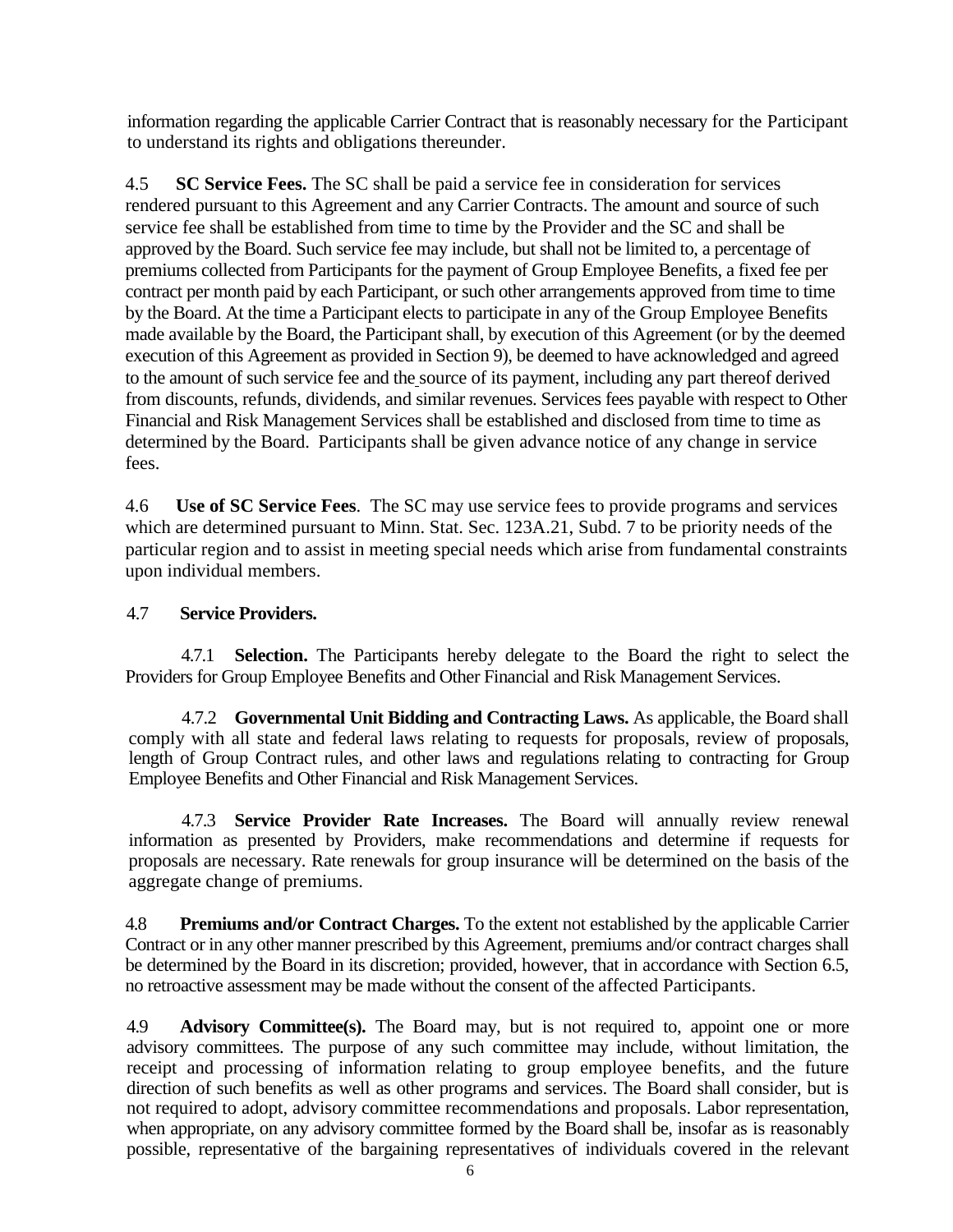Pool. Notwithstanding anything to the contrary in this Section 4.8, the SC shall create a labormanagement committee to advise it on certain matters as required by Minn. Stat. 123A.25.

4.10 **Authority of Board.** The Board, with due consideration given to recommendations submitted by any advisory committee which may be established, shall, unless otherwise expressly agreed, retain final authority in all matters relative to this Agreement and to the Group Employee Benefits and Other Financial and Risk Management Services subject to this Agreement; provided, however, that nothing in this Agreement shall permit the Board to enter into a Group Contract on behalf of a Participant, and that, subject to any applicable notice rules, nothing in this Agreement shall prevent a Participant from withdrawing from this Agreement, any Group Employee Benefit, or any Other Financial and Risk Management Service.

4.11 **Liability Limited.** The Board, its authorized representatives, employees and designees shall have no duty or liability to any of the Participants or Providers with respect to the fees, premium and/or contract charges, offers, acceptances or binders of coverage, cancellation notices, or other matters relating to a Participant's subscribers, all of which shall be the responsibility of the Participant. The Board, its authorized representatives, employees and designees, and each Participant shall have no duty or liability due to negligence of other Participants and Providers. When it is not exercising the joint powers authorized by this Agreement (and, therefore, not acting as the Board), the SC Board of Directors shall have no duty or obligation whatsoever to act for the benefit of Participants (as Participants).

4.12 **Withdrawal by Board.** The undertakings for the provision of Group Employee Benefits in this Agreement may be terminated by the Board or the SC (as applicable) at any time.

## **SECTION 5**

### **RIGHTS AND RESPONSIBILITIES OF PARTICIPANTS**

5.1 **Enrollment and Renewal.** Participants may elect whether to participate in any Group Employee Benefit and any Other Financial and Risk Management Service made available by the Board. If a Participant elects to participate in a Group Employee Benefit or Other Financial or Risk Management Service, the Participant must execute any applicable Group Contract, Group Contract amendment, enrollment and renewal documents directly with the Provider.

5.2 **Participants to Furnish Data.** Each Participant agrees to furnish all reasonably necessary employee data directly to the SC or its designee.

5.3 **Remittance of Premiums and Contract Charges.** The Participant shall remit premiums and/or contract charges in the time and manner as from time to time determined by the Board.

5.4 **CBA Employee Benefits.** Each Participant that participates in CBA Employee Benefits shall be solely responsible for the collective bargaining of such benefits, and for providing any notices regarding CBA Employee Benefits, including, without limitation, the obligation to notify certain representatives regarding the adoption of a self-insured health benefit plan set forth in Minn. Stat. 471.617, Subd.4.

### 5.5 **Participant Withdrawal.**

5.5.1 **Voluntary Withdrawal.** At any time during a year, (but at least three (3) months prior to renewal), a Participant may terminate its participation in this Agreement or in a Pool upon ninety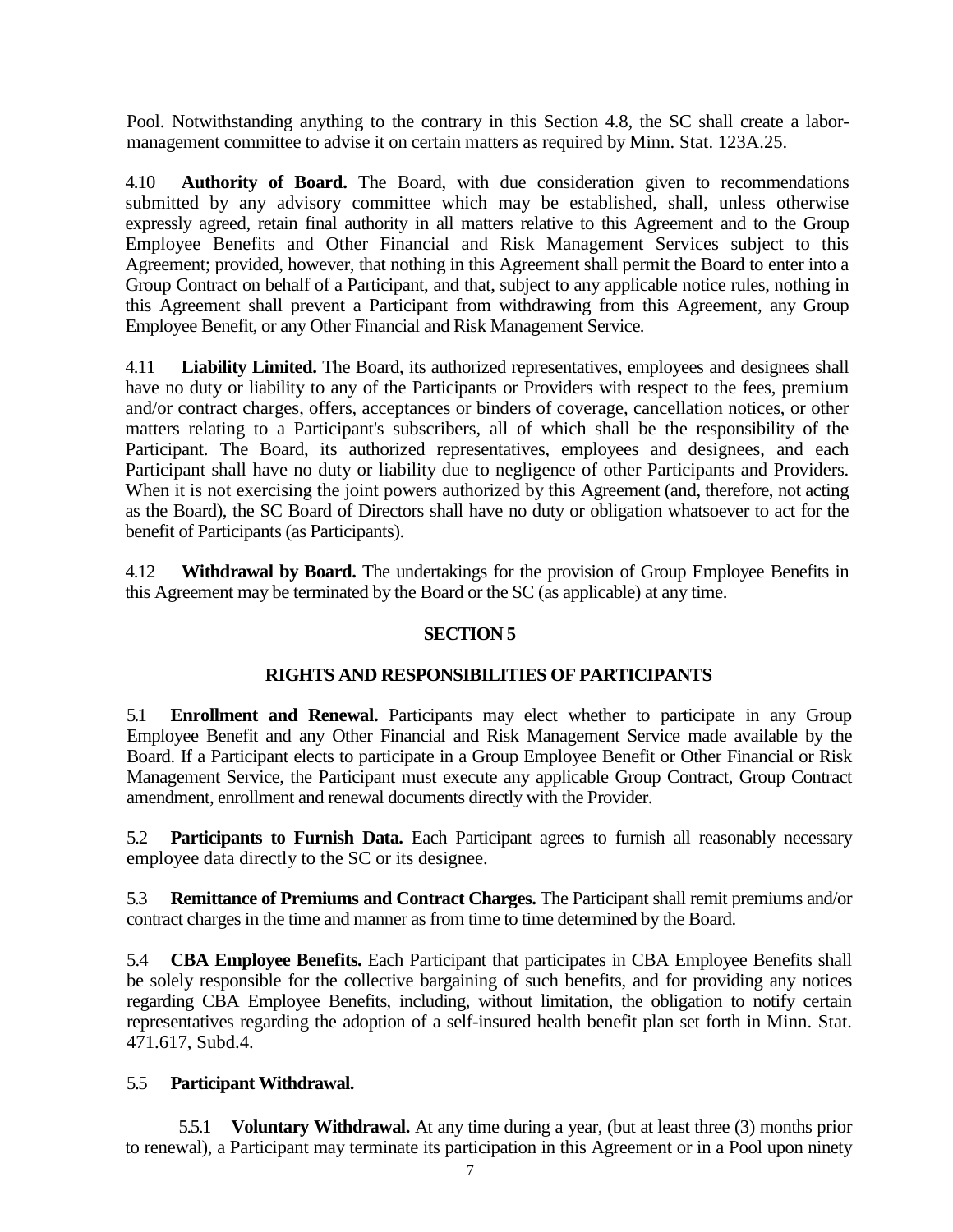(90) days written notice to the Board and to all Providers of programs in which it participates.

5.5.2 **Withdrawal Relating to Participant Rate Solicitation.** If a Participant solicits proposals independently of this agreement within five months prior to the end of the master agreement, the Board retains the right to deem that the Participant has withdrawn from the appropriate pool. "Soliciting proposals" shall be defined as requesting and/or accepting written or verbal proposals of any kind, regardless of how formal or informal.

5.5.3 **Withdrawal Relating to Dual Offering.** If a Participant offers Group Employee Benefits through an additional or different plan which, in the discretion of the Board, are considered to be substantially similar to those provided by a Pool in which the Participant participates, then the Board retains the right to deem that such Participant has withdrawn from the Pool.

5.5.4 **Withdrawal at Annual Renewal.** If a material change in any term or condition of a Group Employee Benefit or Other Financial or Risk Management Service in which a Participant participates is proposed to commence as of the Participant's annual renewal date, the Participant may withdraw from the applicable Pool as of the renewal date, provided the Participant gives advance written notice of its intent to withdraw promptly (within 30 days) after receiving notice of the material change, even if such notice is given less than five (5) months in advance of the renewal date.

5.6 **Effect of Participant Withdrawal.** Upon a Participant's withdrawal or deemed withdrawal from this Agreement or from a Pool, the following rules shall apply:

5.6.1 **Withdrawal** from this Agreement. Upon its withdrawal from this Agreement, a Participant shall be deemed to have withdrawn from all Pools maintained under this Agreement in which the Participant is participating at the time of such withdrawal. If a Participant no longer participates in any Pool, the Participant shall be deemed to have withdrawn from this Agreement, as well as from the applicable Pool(s). .

5.6.2 **Withdrawal from a Pool.** Withdrawal by a Participant from any Pool shall not affect the Participant's participation in any other Pool.

5.6.3 **Program Funds.** No Program Funds or any other amounts that may, in any way, be attributable to a Participant's participation in a Pool shall be returned to the Participant in the event such Participant's participation in a Pool ends prior to the Pool's termination.

5.6.4 **Future Participation Limited.** If a Participant withdraws or is deemed by the Board to have withdrawn from a Pool, such Participant's participation in such Pool shall be prohibited for a period of twelve (12) months from the date of such withdrawal or deemed withdrawal. If a Participant withdraws or is deemed by the Board to have withdrawn from this Agreement, such Participant's participation in this Agreement (and any Pool offered hereunder) shall be prohibited for a period of twelve (12) months from the date of such withdrawal or deemed withdrawal.

### **SECTION 6**

### **PROGRAM FUNDS ADMINISTRATION**

6.1 **Program Funds.** It is understood and agreed that, in connection with the Group Employee Benefits and Other Financial and Risk Management Services made available pursuant to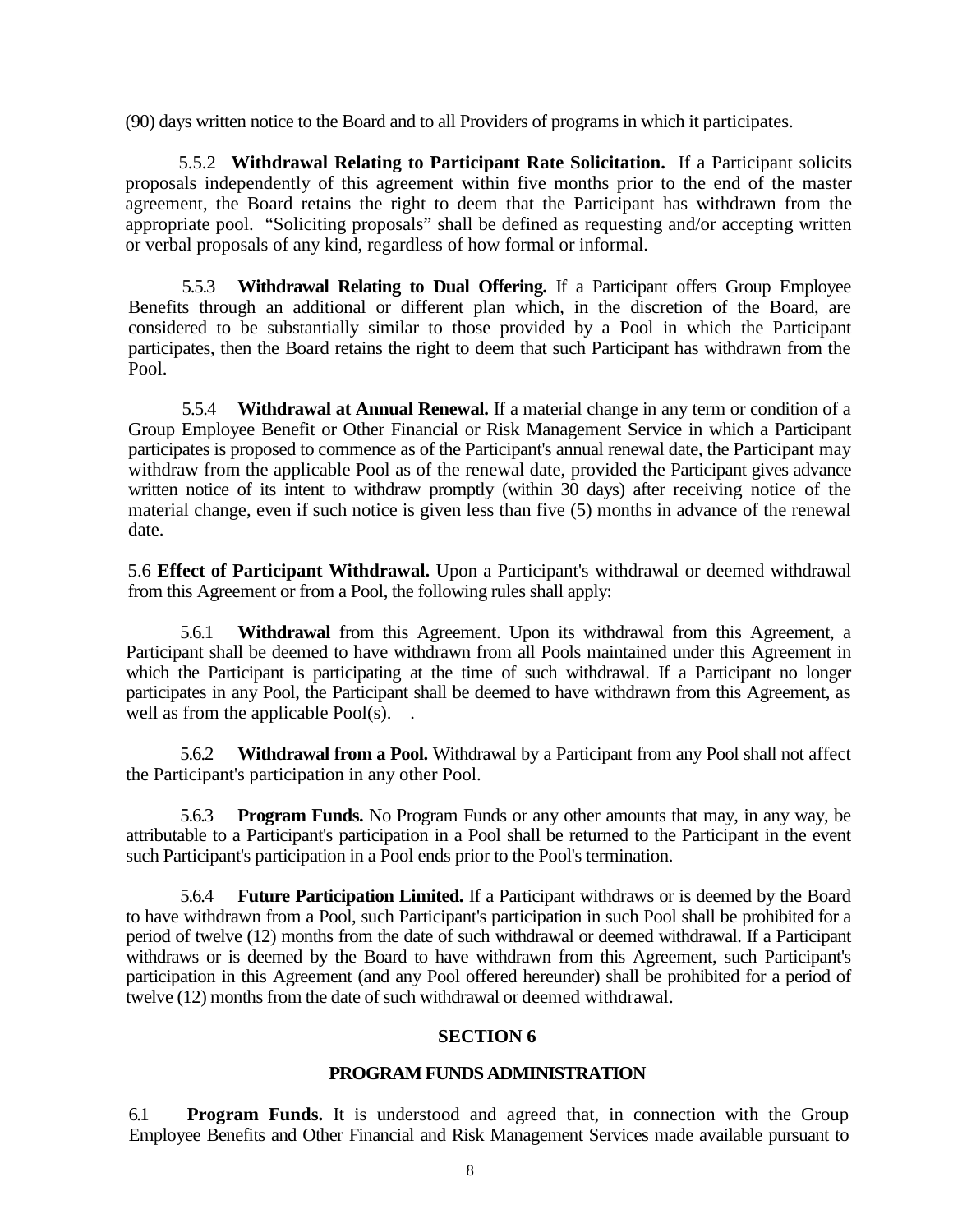this Agreement, the Board may acquire Program Funds. The Board may, in its discretion, establish and maintain separate accounts for specified portions of the Program Funds, and may designate specific purposes, such as the payment and financing of Group Employee Benefits or the stabilization of the cost of such benefits, for which the amounts credited to such account shall be used, but it shall not be required to do so.

## 6.2 **General Rules Regarding Management and Disposition of Program Funds.**

Program Funds shall be used solely for the purposes of providing Group Employee Benefits and Other Financial and Risk Management Services, providing related services, defraying the reasonable expenses of administering such benefits and services, and, if the Board determines that such use would either directly or indirectly benefit Participants (e.g., by spreading risk, achieving economies of scale, generating revenues or enhancing the Board's ability to negotiate with Providers as a result of the Board's visibility, presence in the marketplace or enhanced expertise), establishing, providing and administering similar benefits and services offered by the joint action of other governmental units. Program Funds shall not inure to the benefit of the Board; this prohibition shall not, however, prohibit the payment of service fees to an SC as provided below. Subject to the foregoing, the Board, in its sole discretion, shall determine the management and disposition of the Program Funds. The Board may consider Advisory Committee recommendations regarding the use of Program Funds before any determinations are made. The following are examples of purposes for which the Board may use and apply Program Funds.

(a) to negotiate the purchase of, administer, provide and maintain (either directly or through the purchase of insurance, or both) Group Employee Benefits (including, but not limited to programs related to the purpose for which the Fund was created, such as, for example, in the case of a Health Pool, an Employee Assistance Program (EAP) and Wellness Program) and Other Financial and Risk Management Services;

(b) to pay or provide for the payment of reasonable and necessary expenses of administering Group Employee Benefits and Other Financial and Risk Management Services including, without limitation, all expenses which may be incurred in connection with the establishment and administration of Pools, the employment of administrative, legal, accounting, other expert and clerical assistance, the leasing of such premises and the purchase of lease materials, supplies, equipment, and liability and property insurance;

(c) to establish and accumulate funds deemed adequate by the Board to carry out the purposes of the Pools, for example, for purposes of rate stability and risk reserve;

to pay any federal, state or local income, employment, death or other tax which may be properly imposed on or levied against Group Employee Benefit, Other Financial and Risk Management Service, a Pool, or on benefits paid therefrom;

(e) to pay for any bond and to pay the premiums on any insurance purchased by a Pool, including, but not limited to liability insurance, "stop loss" insurance and other insurance intended to pay directly or indirectly the benefits established with respect to a Pool; and

(f) to pay the SC any service fee payable to it pursuant to, or authorized pursuant to, this Agreement.

6.3 **Investment of Program Funds.** Program Funds shall be held and invested in a manner that is consistent with any applicable legal requirements regarding the holding and investment of funds by the Participant Members who are governmental units within the meaning of Minn. Stat. 471.59.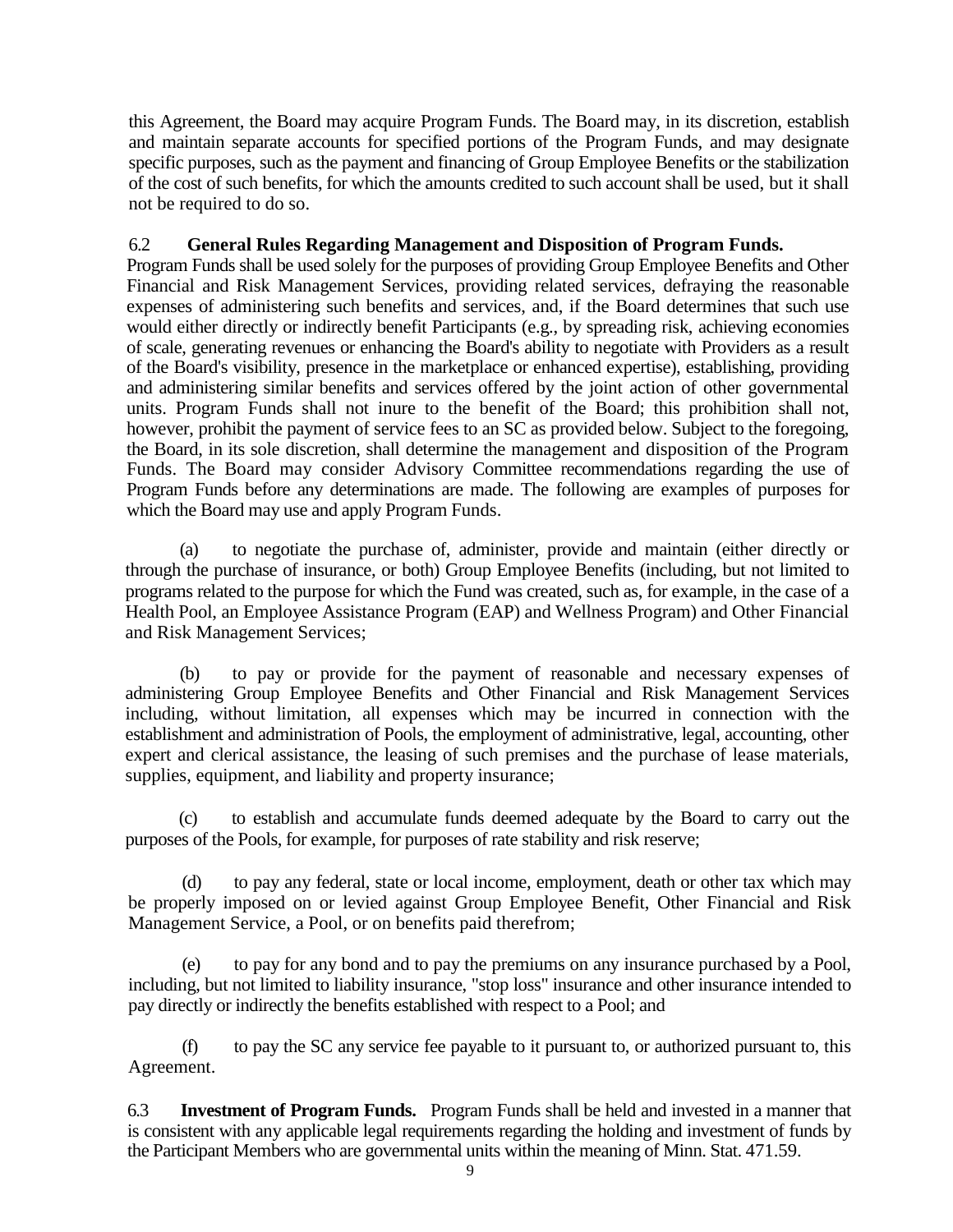6.4 **Withdrawal of Participant.** In the event of the withdrawal of a Participant prior to the termination of this Agreement or of a Pool, Program Funds attributable to contributions of such Participant shall not be returned to such Participant.

6.5 **Termination of Pool.** In the event of termination of a Pool, any portion of the Program Funds that has been designated for use solely in connection with the terminating Pool, and any other portion allocated to the terminating Pool by the Board in its sole discretion, shall be distributed to the Pool Participants in a manner to be determined by the Board, which may include the following:

- (a) payment of benefits to or on behalf of enrolled employees with respect to claims arising prior to such termination;
- (b) provision of similar benefits for such employees;
- (c) payment of reasonable and necessary expenses incurred in such termination;
- (d) payment of taxes; and
- (e) cash payments to Participant Members according to a formula established by the Board.

Upon such termination, the Board shall continue to serve for such period of time and to the extent necessary to carry out the directions of the preceding sentence. The Participants who receive such distributions shall be solely responsible for determining whether, and to what extent, any amounts they receive will be distributed to individuals who were covered by benefit programs provided by the terminating Pool.

6.6 **Funding of Risk.** Premiums may be adjusted, but no retroactive assessment shall be made without consent and agreement by the affected Participants. Subject to their obligation to provide accurate information regarding the individuals who will receive benefits from a Pool, no Participant or its employees shall bear any financial risk other than the agreed upon premium.

### **SECTION 7**

#### **LENGTH OF AGREEMENT AND TERMINATION**

Pursuant to Minn. Stat. 471.59, Subd. 4, but subject to the provisions herein relating to Participant withdrawal, this Agreement shall be ongoing.

#### **SECTION 8**

## **LIABILITY OF PARTIES**

Any Participant to this Agreement holds the Board and its employees and its designees, and the SC and its board, employees and designees, harmless from any and all causes of action arising at law or in equity unless such action shall arise from its or their gross negligence and is permitted, after application of all doctrines and statues respecting immunity, by applicable law. The parties agree to waive any rights to litigation from any dispute arising out of this Agreement unless such action is the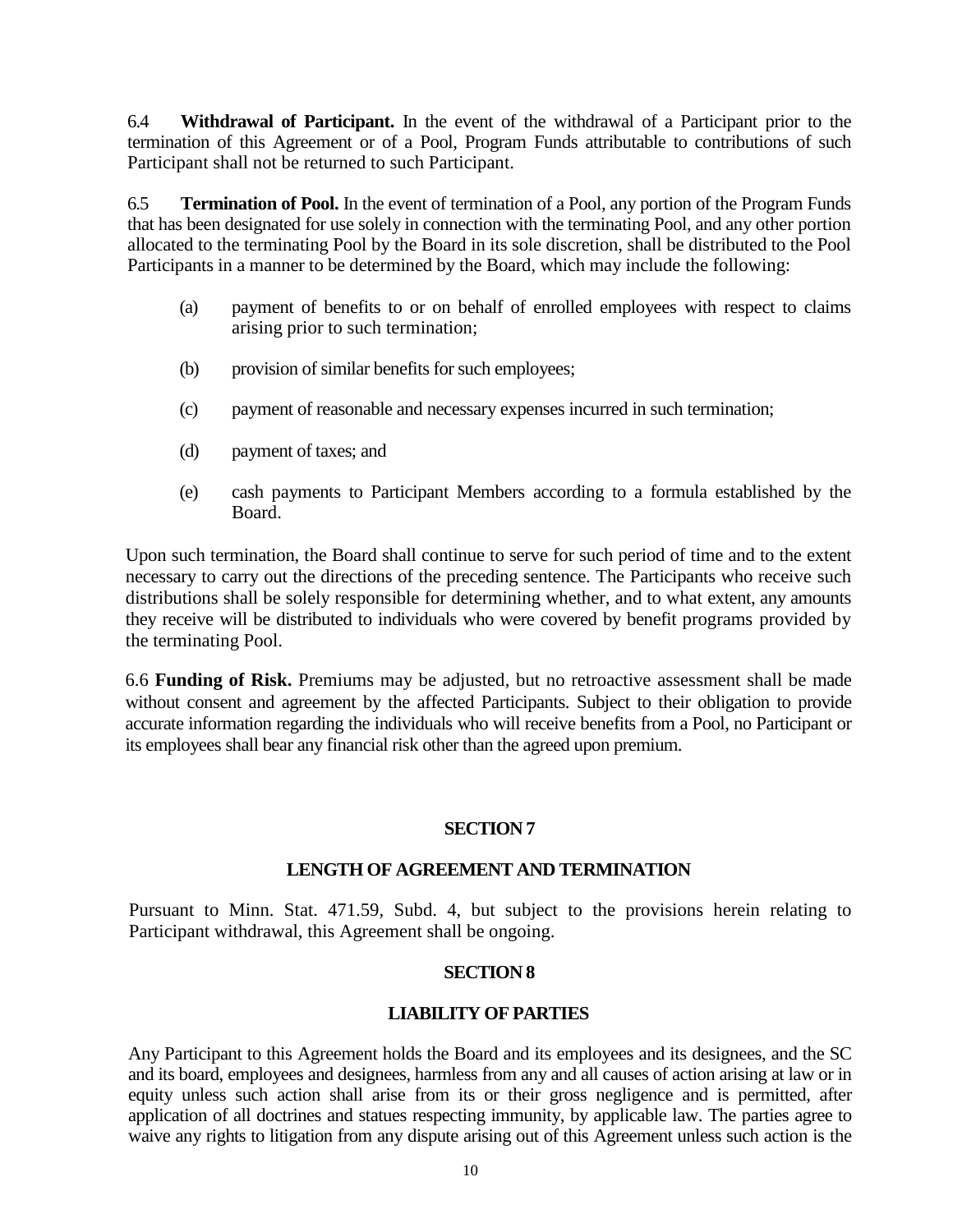result of intentional wrongdoing. All benefits hereunder are the sole responsibility of the Provider(s) and the Participants, and shall not be the responsibility of the Board or the SC.

#### **SECTION 9**

#### **AGREEMENT BY PARTICIPATION**

Any governmental unit, and any nonprofit or non-governmental entity, which participates in any of the Group Employee Benefits or Other Financial and Risk Management Services and remits premium and/or contract charges in accordance with this Agreement, shall be deemed to have approved this Agreement and, in the case of an eligible governmental unit, to have executed this Agreement by its duly authorized officers, and shall be bound by the terms and conditions of this Agreement to the same extent as if such formal approval had been obtained and such execution had occurred.

#### **SECTION 10**

#### **SOLICITATION OF BIDS**

Notwithstanding anything in the Joint Powers Agreement to the contrary, the following amendments and additions, consistent with changes made by the Minnesota State Legislature in 2006, shall become part of the Joint Powers Agreement.

- 1. All members of Service Cooperative Health Insurance Pools may solicit bids and other information from competing sources of health coverage at any time other than within the five months prior to the end of the Carrier Contract.
- 2. Should a member of the Health Insurance Pool solicit bids pursuant to #1 above, the Service Cooperative will not impose a fine or other penalty against the member for soliciting a bid or other information during the allowed period. Should a member leave the Service Cooperative Health Insurance Pool and obtain health insurance coverage elsewhere, the Service Cooperative may prohibit member from participating in Service Cooperative coverage for a period of up to one year.
- 3. The Service Cooperative shall provide each member with that entity's monthly claims data notwithstanding the provisions of Minn. Stat. 13.203.